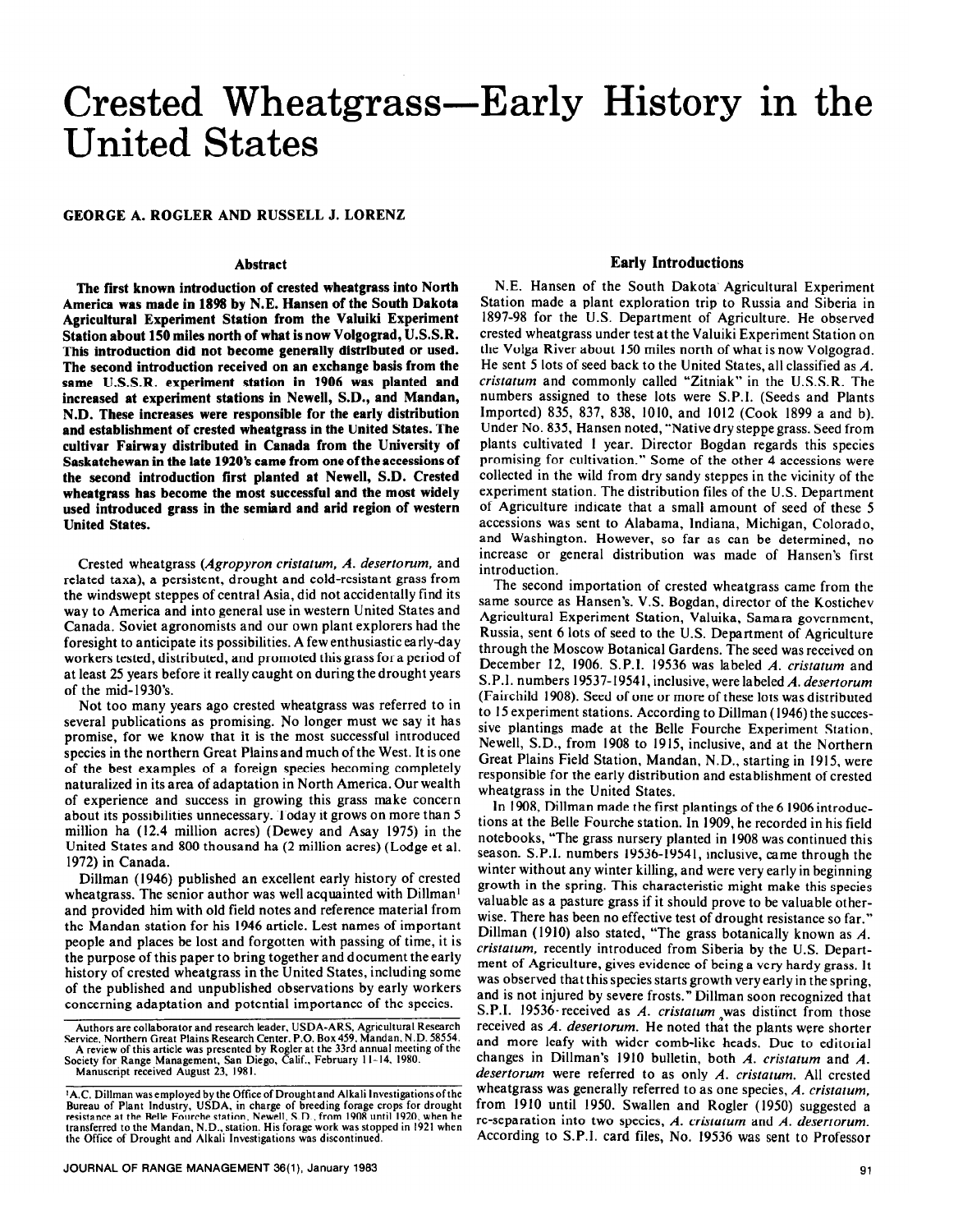John Bracken of the University of Saskatchewan on September 29, 19 11. In 1916, L.E. Kirk, then agraduate student assistant, planted the seed obtained by Professor Bracken. It was from these plantings of A. *crisfatum* that Kirk (1932) and his associates developed "Fairway" crested wheatgrass.

Most of the early distributions of seed in the United States were of the A. *desertorum* types, S.P.I. numbers 1953741, inclusive. The commonly used forage type was called "Standard" for many years. The name "Standard" came from the fact that S.P.I. 19537 was chosen as the standard for the species for Montana and was registered as such by the Montana Seed Growers Association. There were no other named varieties until "Summit" was released in Canada in 1953 and "Nordan", released in North Dakota in 1954. Several additional named varieties were released in the 1970's.

The third introduction of crested wheatgrass to the United States was made by Hansenand was received on December 3, 1908. At that time he was on another expedition to Europe and central Asia, again as an agricultural explorer for the U.S. Department of Agriculture. This introduction of numbers S.P.I. 24466-24468 was classified as A. *imbricatum*. In his notes (Fairchild 1909), Hansen stated "A grass of very wide distribution in northern Asia and European Russia. Highly recommended as one of the best grasses in the Volga River region of eastern European Russia, where it was brought into culture by the Valuiki experiment station."These 3 seed lots were collected from the wild in the semidesert region in the Mongoiian part of northwestern Manchuria.

A few other early introductions of crested wheatgrass should be mentioned specifically by number. S.P.I. 28199A. *cristutum* came from Cambridge University on May 7, 1910, with its native distribution shown as open sandy and stony places in eastern Germany and western Hungary (Fairchild 1911). Hansen sent S.P.I. 28306 A. *cristutum* from Russia in 1910. In his notes heagain points out that this species is considered a very valuable grass, a native of the driest steppes of eastern Russia and a large part of Siberia. He also mentions selection work being done by Prof. R.W. Williams of the Imperial Agricultural College at Moscow (Fairchild 1911).

The first introduction of A. *sibiricum* was received through Hansen on May 20, 1910, as S.P.I. 28307. Quoting his notes: "A native of the dry steppes of eastern European Russia and western Siberia. The present lot is selection No. I, grown from a single plant, by Prof. R.W. Williams, Imperial Agricultural College, Moscow, Russia" (Fairchild 1911). We do not know what happened to the 1910 introductions except that they did not get into general distribution. A few more introductions of crested wheatgrass species were made through the years but it was not until the 1930's that real emphasis was placed on getting many introductions of crested wheatgrass and other grasses for possible use in arid and semiarid regions of the U.S. The main sources of seed for these species were: The Westover-Enlow expedition to Russia, Turkey, and Turkestan in 1934; The Wellman-Westover expedition to Turkey in 1936; the MacMillan-Stephens expedition to China and Manchuria in 1934; the Roerich expedition to Manchuria in 1934; the Kazakstan Institute of Agriculture in 1935; and the Institute of Plant Industry U.S.S.R. in 1934 and 1935. Seed from these expeditions was increased and the plant material was evaluated at Mandan, N.D., and/ or Pullman, Washington. Since then, several other expeditions have introduced additional accessions of crested wheatgrass into the U.S. Information on the recent introductions is available in other publications.

It was during the 1930's that many of the species making up the crested wheatgrass complex were introduced to the U.S. for the first time. The senior author and others working with this material in the late 1930's were soon aware that many of the introduced accessions were badly mixed and in a number of cases misnamed. It took several years to determine whether the mixtures were mechanical or genetic. Jason Swallen (1943) of the Bureau of Plant Industry and later with the Smithsonian Institution described the taxonomic status of *A. cristatum, A. desertorum, A. michnoi. A. sibiricum, A. imbricatum, A. pectiniforme, A. fragile,* and *A.*  *mongolicum,* all of which had been or are now called crested wheatgrass. A recent taxonomic treatment of the complex is that of N.N. Tzvelev (1976). Taxonomic confusion still exists, however, current and recent studies on the cyto-taxonomic status of this complex of species are providing useful information and the classification problems are slowly being resolved (Dewey and Asay 1975, Asay and Dewey 1979).

## **Other Early Workers and Locations**

J.T. Sarvis of the former Division of Dry Land Agriculture, Bureau of Plant Industry, U.S. Department of Agriculture, Mandan, N.D., was one of the most enthusiastic early boosters of crested wheatgrass. His many plantings made from 19 15 until his retirement in 1941 provided over 90 kg of seed that he distributed widely throughout the Northern Great Plains between 1918 and 1923. Over 1,800 kg of seed was distributed from the Mandan station for testing throughout the west from 1923 to 1935, inclusive. The oldest known seed production planting of the grass is at the Mandan station. This planting of S.P.I. I9538 *A. desertorum*  was made by Sarvis in 1915. The oldest known pasture planting of crested wheatgrass still in existence was made on the Mandan station in 1932. It has been grazed every year since 1933, and present plans are to continue it as part of the long-term grazing trials. Beef gain for yearling steers averaged 103 kg/ ha (92 lb/acre) per year for the period 1933 through 1963, compared with 47 kg/ ha  $(42 lb/acre)$  on native range. The pasture has been fertilized with 45 kg N/ha (40 lb N/acre) since 1964. Beef gains for the period 1964 through 1979 averaged 207 kg/ ha (185 lb/acre) compared with 101 kg/ ha (90 lb/acre) for fertilized native range. These plantings are ample evidence of the vigor and longevity of crested wheatgrass at Mandan.

There were a number of early workers who boosted crested wheatgrass in the 1920's despite the apparent lack of need for a new dryland grass during the World War I period when grass was being plowed up. Some of those conducting research with the grass were David Stephens, Moro, Ore.; Alvin Keyser, Fort Collins, Colo.; Leroy Moomaw, Moccasin, Mont., and Dickinson, N.D.; Samuel Garver, Redfield, S.D.; and N.F. Woodward, Moccasin, Mont. Extension workers active in promoting thegrass were M.L. Wilson and A.J. Oogaard in Montana. Early workersin Canada were L. E. Kirk, T.M. Stevenson, and S.E. Clarke. Early **seed** producers were Parker Brothers, Crescent, Mont.; D.C. Violet, Harlem, Mont.; and Leroy Moomaw, Dickinson, N.D. Oscar H. Will Seed Company, Bismarck, N.D., in 1929 was the first to list seed for sale in a commercial catalogue. The first concentrated breeding programs of more recent years in the United States were started after the U.S. Department of Agriculture obtained increased appropriations **for**  grass breeding in 1935. The first 2 locations to do intensified breeding work on crested wheatgrass were Mandan, **N.D.,** and Bozeman, Mont. The early work in Canada was concentrated at Saskatoon, Sask.

## **Adaptation and Importance**

Crested wheatgrass is ecologically well adapted to much of the western United States. Its original native area of distribution covers huge portions of the U.S.S.R. and of other central Asian countries (Konstantinov 1923; Nevski 1934; Newell 1953; and Dewey and Asay 1975). Environmental conditions there are similar to those where it is being **successfully** grown in North America. In the United States, crested wheatgrass is well adapted to the northern Great Plains and westward to the Sierra Nevada Mountains (Rogler 1960). It is a good forage producerand persists well in the big sagebrush zones, in park areas of ponderosa pine zones, in pinyon-juniper woodlands, and in openings of mountain shrub. In the southern part of its range, it has been successful only at elevations of 1,500 to 2,700 m (about 5,000 to 9,000 ft). Within its area of adaptation are many small areas—high elevations, mountain meadows, and irrigated lands-where it has not persisted.